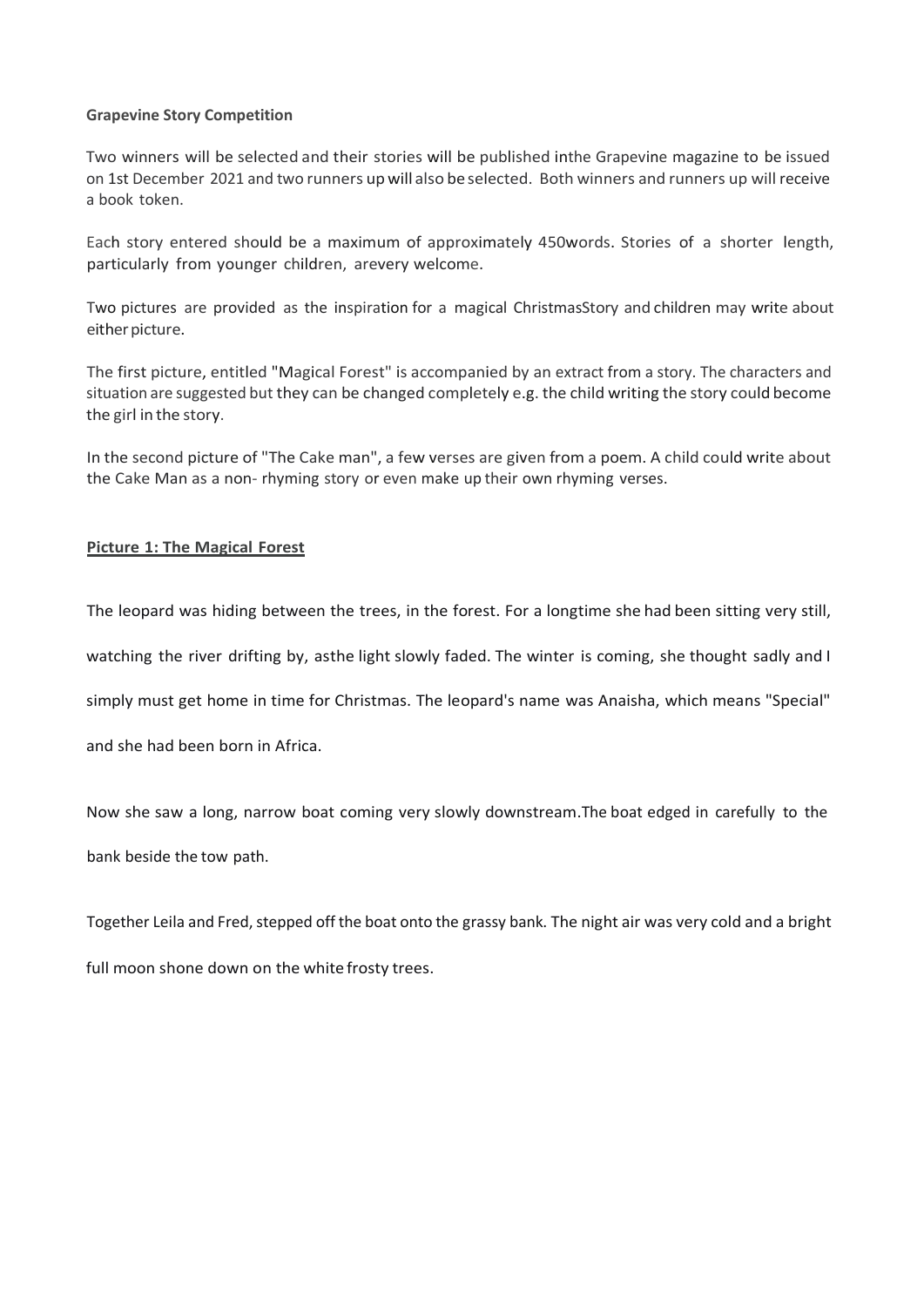It's winter time and there are just a few days to go to Christmas.

The little girl in the picture is called Leila, but in your story she canbe whoever youlike. Shemight even be you. The narrow boat is a home for Leila and Fred, the dog, butremember it can sail anywhere. Anaisha, the jewelled African leopard, is hiding in the forest. Shereally wants to get home in time for Christmas.. There are lighted windows and a door in the fir tree. Are Leila andFred going to find some friends there? In the meantime the owl is looking down and seeing everything. Remember this is a Magical Forest and anything can happen.Youare writing a Christmas Story. Use some or all of the characters tomake your story and perhaps you might add some of your own.Even Father Christmas might have a parttoplay.

## **Extract from "The Cake man"**

The Cake man bowed low to the King and Queen On his back, a stack, of the most amazing cakes ever seen

And as the Cake man began to speakThe Queen saw that he wore .. Red skates on hisfeet I

**Round and round the castle room Sped the Cake man, on his skates.**

**And picking up speed He began to sing a song about his cakes:**

**"Chocolate Castle Cake with a moat beneathGreen Crocodile Cake with big snappy teeth**

**Sailboat Cakeon a sky blue seaSeaside Cake for a holiday tea**

**Birthday Cake with candles alight Halloween Cake**- **a lantern bright**

**Bonfire Cake with real rockets to fire Showers of pink higher and higher"**

"Quick Page," squeaked the Queen "Fetch the ladder and a plate,

Take your sword and cut a slice"I can hardly wait.

"My favourite is the Sea-side cake. The water looks so blue I can feel the sand between my toesI